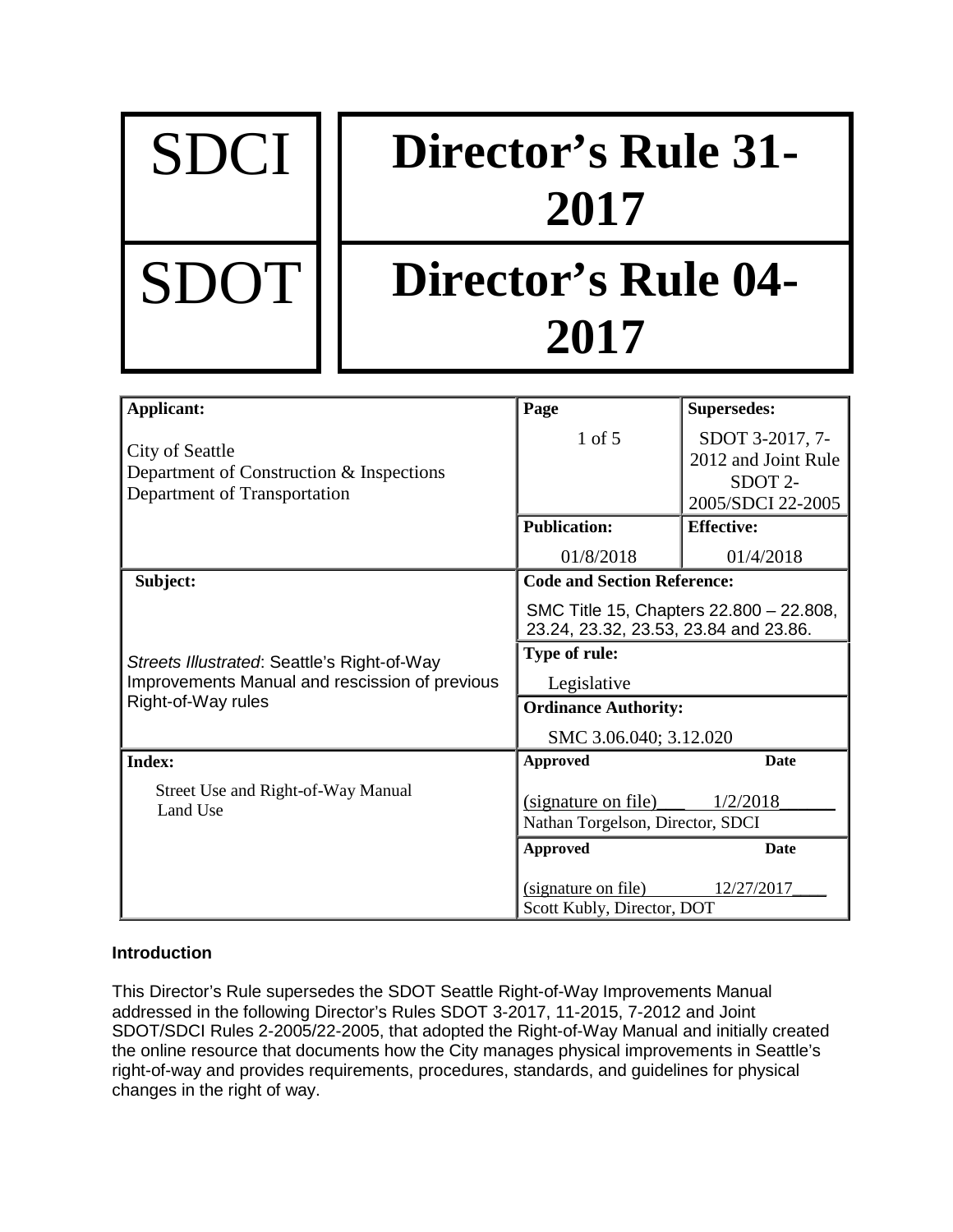## SDCI/SDOT Director's Rule 31-2017 & 04-2017 Page 2 of 5

The Right-of-Way Improvements Manual, *Streets Illustrated*, is a resource developed by the City to help property owners, developers, architects, landscape architects, and engineers plan for and design street and alley improvements associated with development projects. It is also a resource for City staff and partner agencies such as the Seattle Department of Construction and Inspections (SDCI) involved with the design, permitting, and constructing improvements to Seattle's street rights-of-way. The design standards and guidance in *Streets Illustrated* will help realize the Department of Transportation's mission, to deliver a high-quality transportation system for Seattle.

*Streets Illustrated* considers the access and mobility needs of all users of the street right-of-way and the quality of public space. Procedures and design standards were developed keeping in mind the critical balance between these users. Knowing that all projects have site-specific opportunities and constraints, *Streets Illustrated* articulates the City's design standards for rightof-way improvements and describes a process to achieve flexibility when practical.

This manual is a tool that fully describes the process for making improvements to Seattle's rights-of-way. The manual depicts design standards and contains design guidance that goes beyond standard practice and is delineated in each section. Design guidance represents best practice design that the City continues to strive for in street design standards.

### **Rule**

*Streets Illustrated* provides a comprehensive resource for requirements, procedures, standards, and guidelines affecting physical changes in the street rights-of-way. This manual is an online tool, though the entire manual or each section can be printed for hard copy reference, through the website.

The full text of the Right-of-Way Improvements Manual can be found online at: [http://seattlerowim.wpengine.com/.](http://seattlerowim.wpengine.com/)

Annual updates that are procedural and not substantive nor a shift in policy, will be made to the Manual to keep the information current and ensure consistency with public agency standards and practices. Incremental updates will be tracked on the website.

If major issues need to be updated, the Director's Rule will be amended or repealed and replaced, following applicable code, rules, and statutes.

## **Staff Report**

This Director's Rule supersedes the Seattle Right-of-Way Improvements Manual Director's Rule 11-2015 and 2-05, that initially created the online resource that documents how the City manages physical improvements in Seattle's right-of-way and provides requirements, procedures, standards, and guidelines for physical changes in the right of way.

The key changes to this update include:

### Street Types

Seattle's street classifications define how a street should function to support movement of people, goods, and services versus access to property. However, street classifications by themselves are not an adequate local planning and design tool. The design of a street, including intersections, sidewalks, and transit stops should reflect the adjacent land uses because the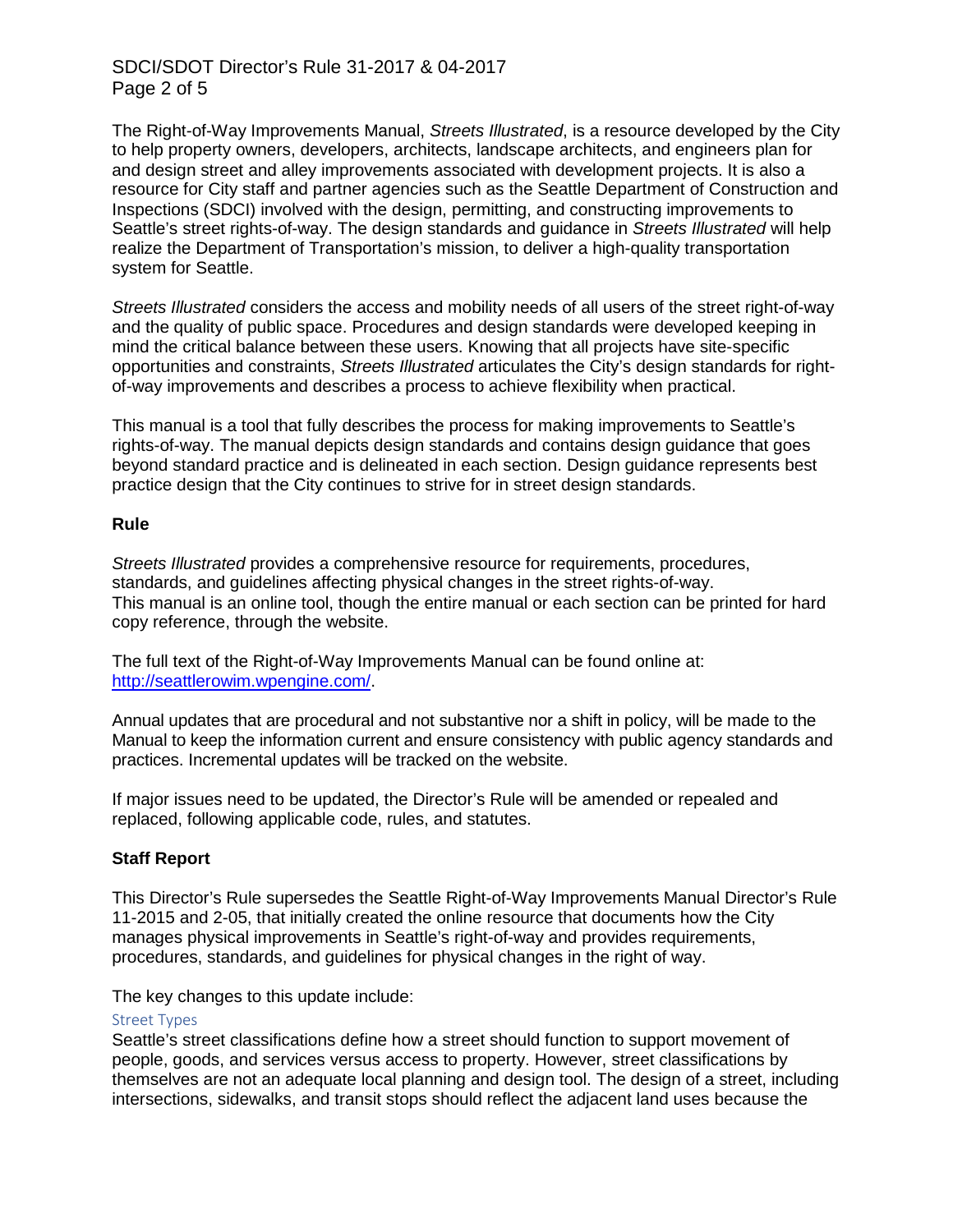# SDCI/SDOT Director's Rule 31-2017 & 04-2017 Page 3 of 5

type and intensity of the adjacent land use directly influences how the street is used. Street Types are not additional classifications, but provide a more specific definition of the design elements that support the street's function and its adjacent land use.

*Existing*: Fairly ambiguous street types that primarily focus on arterials and do not set design standards with specific dimensions to guide right-of-way allocation.

*Proposed*: New street types that better reflect the adjacent land use and provide standards for right-of-way elements, such as context-appropriate pedestrian realm widths, lane widths, and bike facilities. There is also new design guidance provided for curbless streets; these streets are allowed through the deviation process and will not be assigned throughout the network.

The new streets are listed below:

- Downtown
- Downtown Neighborhood
- Downtown Neighborhood Access
- Urban Village Main
- Urban Village Neighborhood
- Urban Village Neighborhood Access
- Urban Center Connector
- Neighborhood Corridor
- Industrial Access
- Minor Industrial Access
- Neighborhood Yield
- Commercial Alley

*Existing*: Varying levels of curb radii from 10' to 30' based on arterial classification.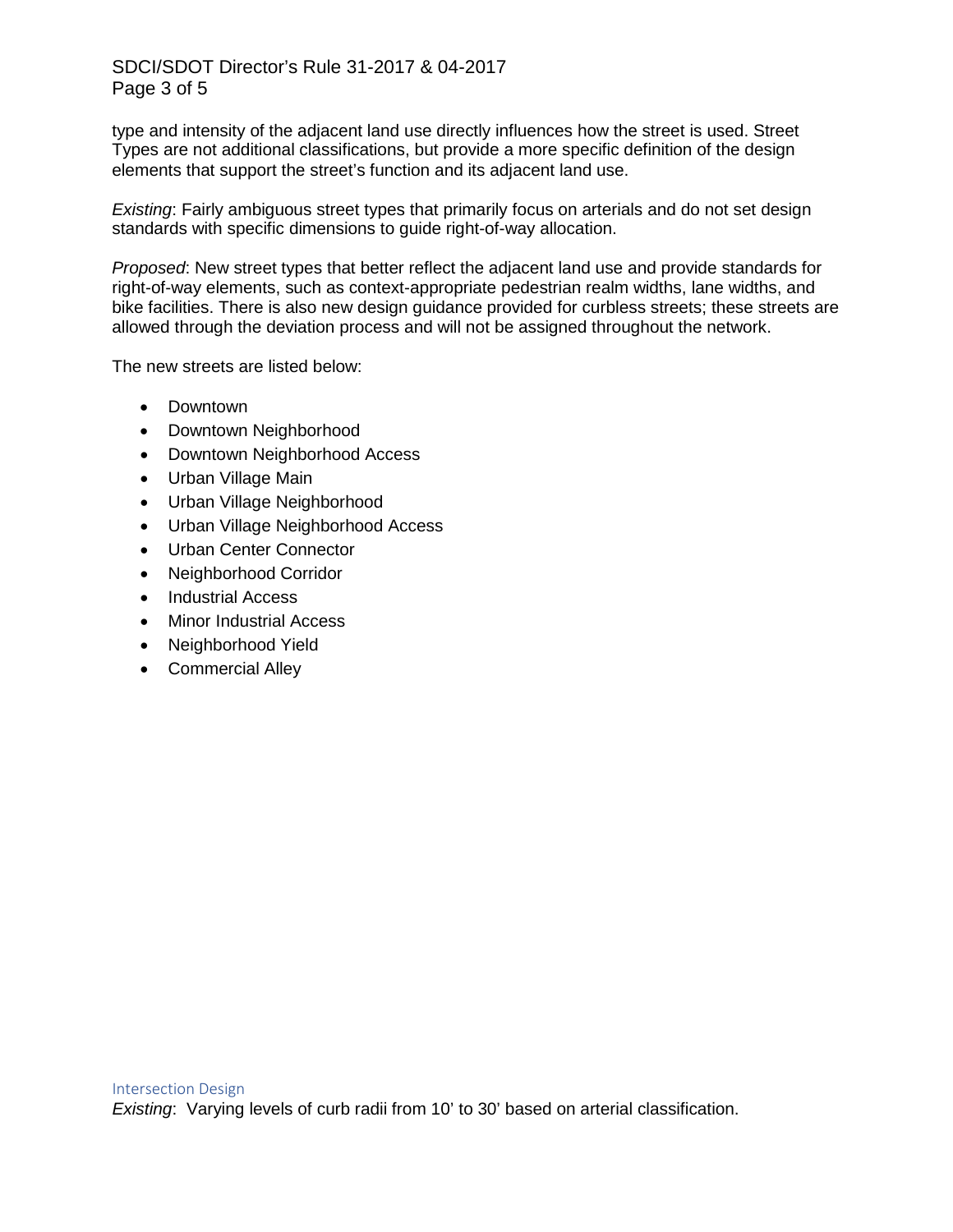*Proposed*: Curb radius will be based on street type instead of arterial classification.

| <b>Neighborhood Yield Streets Intersecting</b>                              | 10 feet |
|-----------------------------------------------------------------------------|---------|
| All other Street Types, except Freight network                              | 20 feet |
| <b>Minor-Minor Truck Streets Intersecting</b>                               | 25 feet |
| <b>Major -Major Truck and/or Frequent Transit</b><br><b>Network Streets</b> | 30 feet |

### Universal Design

*Existing*: Americans with Disabilities Act (ADA) guidance is limited and often defers to the Public Right-of-Way Accessibility Guidelines (PROWAG) or the Revised Code of Washington (RCW), which are open to interpretation.

*Proposed*: ADA guidance is more extensive and offers design guidance based on SDOT's interpretation of the federal and state ADA standards.

## Public Space Programming/Activation

*Existing*: Very little information relative to public space management and activation.

*Proposed*: A new section has been created for interim design strategies and programming public space (i.e., play streets, festival streets, etc.).

### Bicycle Facility Design

*Existing*: Limited design guidance for bike facilities (does not include design considerations for protected bike lanes or integration with other modes).

*Proposed*: Extensive bike design standards that are intended to be used primarily by SDOT, but will also offer guidance to developers and/or other departments when designing bike facilities.

## Transit Facility Design

*Existing*: There is a section that focuses on transit zones; however, it lacks specificity and it does not differentiate between the range of transit service and design that is prevalent throughout the network.

*Proposed:* Expanded transit facility design standards. The new street type, Urban Center Connector, graphically depicts side- and center-running platforms for bus rapid transit (BRT) systems. It also provides dimensions and design guidance for elements such as platform design and stop amenities (pedestrian lighting, shelter, and real-time bus arrival information).